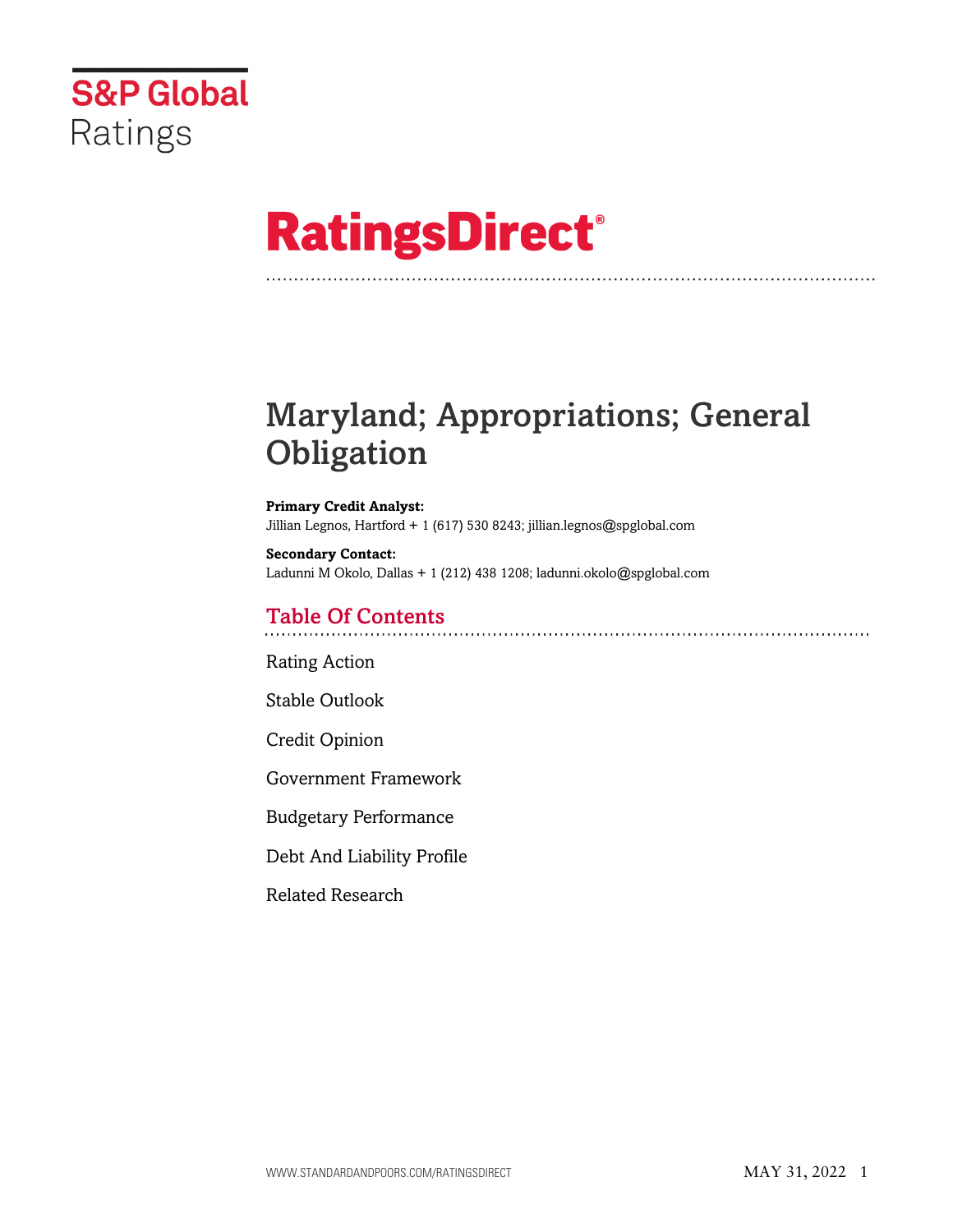# Maryland; Appropriations; General Obligation

| <b>Credit Profile</b>                                                                      |            |            |  |  |
|--------------------------------------------------------------------------------------------|------------|------------|--|--|
| US\$900.0 mil GO bnds state and local facs loan of 2022 (Competitive) ser A due 06/30/2037 |            |            |  |  |
| Long Term Rating                                                                           | AAA/Stable | New        |  |  |
| US\$150.0 mil GO bnds state and local facs loan of 2022 (Competitive) ser B due 06/30/2027 |            |            |  |  |
| Long Term Rating                                                                           | AAA/Stable | <b>New</b> |  |  |
| Maryland GO                                                                                |            |            |  |  |
| Long Term Rating                                                                           | AAA/Stable | Affirmed   |  |  |

# <span id="page-1-0"></span>Rating Action

S&P Global Ratings assigned its 'AAA' rating to Maryland's state and local facilities loan of 2022, first series general obligation (GO) bonds, totaling about \$1.05 billion. The outlook is stable.

The bonds include the following:

- \$900 million first series A (tax-exempt); and
- \$150 million first series B (taxable).

At the same time, we affirmed our:

- 'AAA' rating on the state's GO debt outstanding;
- 'AA+' rating on state obligations outstanding, supported by lease payments subject to appropriation (including some issues of the Maryland Stadium Authority); and
- 'AA+' rating on the Maryland Department of Transportation's (MDOT) county transportation revenue bonds, supported by capital grants appropriated from MDOT's transportation trust fund.

We also affirmed our 'AA+/A-1' rating on the Maryland Stadium Authority's series 2007 sports facilities lease revenue refunding bonds secured by lease-rental payments subject to annual appropriation by the state.

The outlook on all debt outstanding is stable.

Proceeds from the first series 2022 bonds, which are GOs of the state to which it has pledged its full faith and credit, will be deposited in the state and local facilities loan fund and expended as needed on various capital projects for public purposes.

#### Credit overview

Maryland's high wealth and income levels have contributed to recent economic recovery and better than-forecast revenue performance. Job losses stemming from the COVID-19 pandemic, which management estimates reached a peak of 400,000 jobs in April 2020 (12% of its employment base), were mostly concentrated in lower-wage industries, preserving state revenue collections to some degree, given the state's relatively progressive tax structure. Officials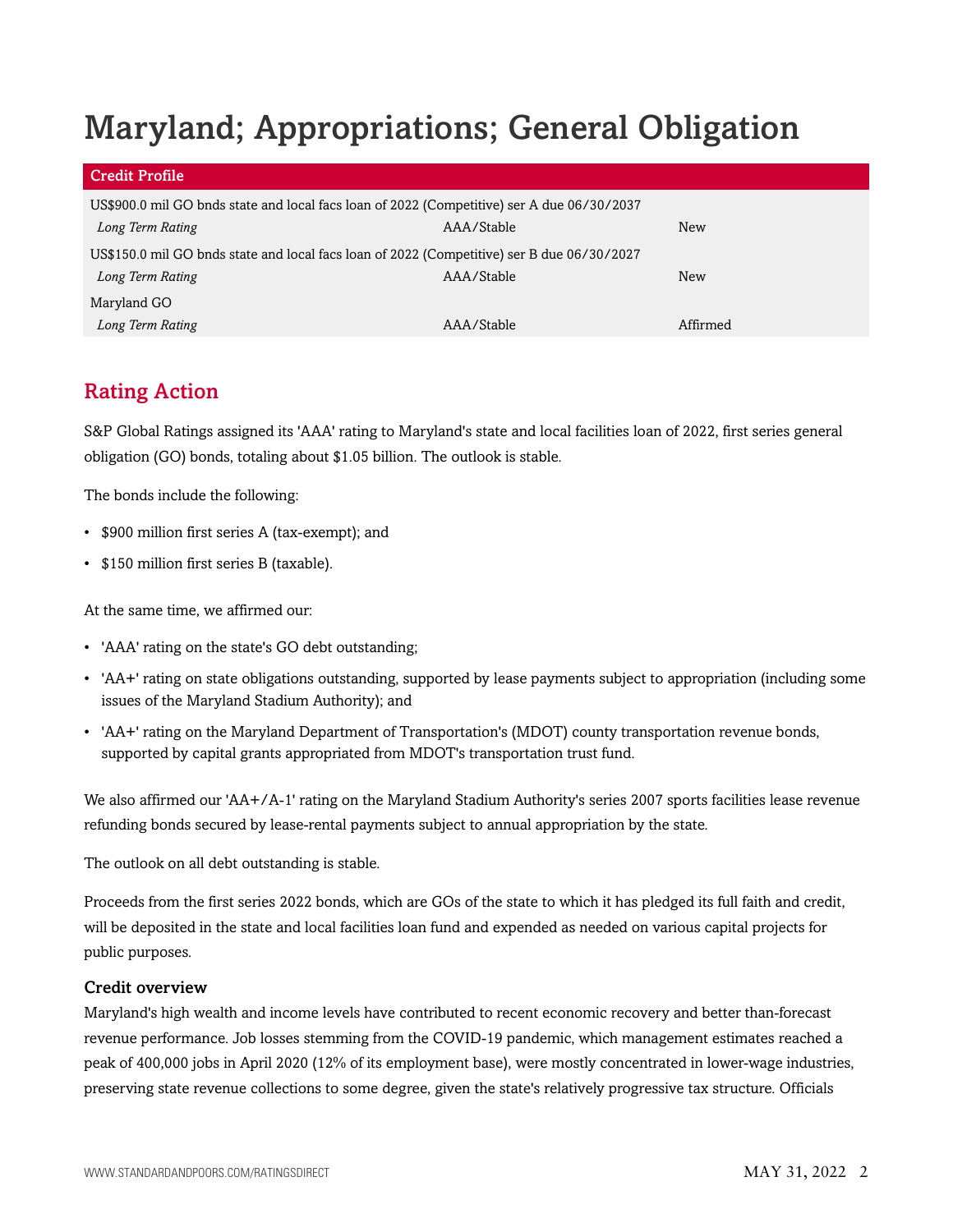report higher-wage industries have largely recovered in terms of total employment, and IHS Markit reports hiring has been particularly strong in the professional and business services and government sectors, two of the largest components of the state's economy.

The state's Bureau of Revenue Estimates reports that fiscal 2022 year-to-date general fund tax collections, on a preliminary basis, are running ahead of its March 2022 forecast by 7.8%, with strong performance across several taxes, including sales and use taxes. Officials note the state's sales tax base grew during the height of the COVID-19 pandemic as consumers shifted purchases to goods from services and more consumer spending became taxable. While the state remains optimistic from strong sales and uses taxes in the near term, they expect consumer spending could shift back to services given changing consumption patterns, which we believe is reasonable.

Maryland's enacted general fund budget for fiscal 2023 totals \$28.0 billion, a significant 32.6% increase over \$21.1 billion of appropriations in fiscal 2022. The largest spending increases are for medical assistance (\$772.5 million, largely due to ending of enhanced federal spending), other executive agencies (\$722.7 million), education/libraries (\$500.8 million), and health (\$421.6 million). Notably, this budget cycle is the fourth in a 10-year phase-in of the "Blueprint for Maryland's Future" legislation (also known as the Kirwan plan for public education), which is estimated to increase state and local education aid formulas with mandated public school spending growing by \$4 billion per year by 2030. The fiscal 2023 enacted budget funds education beyond statutory spending requirements required by the legislation. In our opinion, long-term funding of the state's education initiatives will likely weigh on future budgets.

Revenue projections included in the enacted budget are also expected to increase, albeit at a slower pace than expenditures. In its March 2022 report, the Board of Revenue Estimates projects that general fund revenues will rise to \$23.5 billion, a 4.8% increase over fiscal 2022. Despite this juxtaposition, the state reports the budget's ongoing revenues outpace ongoing expenditures. Also affecting revenues is the enacted budget's five-year plan (fiscal years 2023 through 2027) to provide a nonrefundable credit against the state income tax for a resident who is at least 65 and whose federal adjusted gross income does not exceed \$100,000 (\$150,000 if married and filing jointly) (\$1.55 billion), create a tax credit for businesses to hire and retain workers for underserved communities (\$141 million), and provide sales tax exemptions for child care and critical health products (\$55 million). The fiscal 2023 general fund impact of the retiree tax change, effective for tax year 2022, is negative \$292 million, or a relatively small 1.0% of annual general fund expenditures.

The enacted budget increases the state's rainy day fund to \$2.4 billion, or a strong, in our view, 10.0% of fiscal 2023 general fund expenditures, well above the 9% recommendation by the general assembly's spending affordability committee. The \$2.4 billion revenue stabilization account (RSA) balance is reached following an approximately \$1.2 billion withdrawal slated to occur in fiscal 2023. Management reports the governor's recommended budget for fiscal 2023 included a higher ending RSA balance of about 13%; negotiations with the legislature resulted in reducing the proposed RSA balance, rather than appropriations, to support ongoing operations.

Our 'AAA' long-term rating on Maryland's GO bonds reflects our view of the state's:

• Slow-growing economy during mature periods of economic expansion, offset by strong wealth and income levels relative to those of the nation and stable federal employment;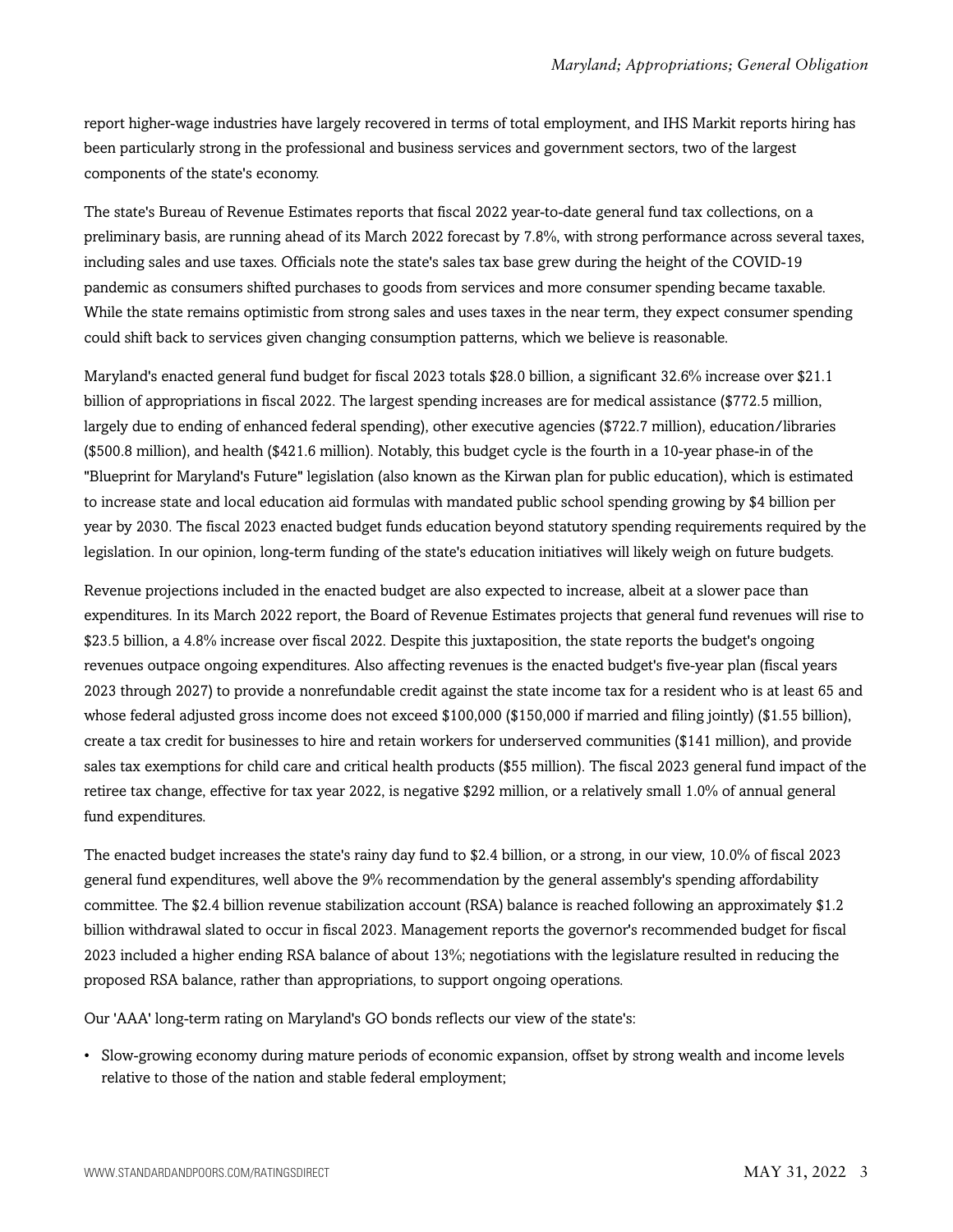- Long history of proactive financial and budget management, including implementation of frequent and timely budget adjustments to align revenues and expenditures and long-term financial planning that should continue to help the state address future budget challenges; and
- Well-developed debt management practices with rapid amortization of principal, although some debt ratios and long-term pension and other postemployment benefits (OPEB) liabilities remain moderately high.

The stable outlook on Maryland's rating continues to reflect our opinion of the state's ability to proactively manage economic and budgetary risks that arise in a structurally balanced manner to alleviate fiscal pressures. The state has a long history of proactive budget management to maintain adequate reserves levels and enact expenditure reductions when needed, which we expect will continue. However, our view of long-term risks to the state's credit quality includes pressures on future structural budgetary balance with expected growth in state school spending and managing capital needs within its moderately high debt burden. Its ability to manage these costs in a structurally balanced way will be a key credit consideration. Continued management of its liabilities within the state's affordability guidelines, particularly during periods of economic downturn and increased spending demands, is also critical to rating stability.

Maryland's GO bonds are eligible to be rated above the sovereign because we believe the state can maintain better credit characteristics than the U.S. in a stress scenario. Under our criteria "Ratings Above The Sovereign: Corporate And Government Ratings—Methodology And Assumptions" (published Nov. 19, 2013, on RatingsDirect), U.S. states are considered to have moderate sensitivity to country risk. State-derived revenues are the sole source of security on the bonds, and the institutional framework in the U.S. is predictable with significant state autonomy and flexibility.

Based on the analytic factors evaluated for Maryland, on a scale of '1.0' (as the strongest) to '4.0' (as the weakest), S&P Global Ratings has assigned a composite score of '1.7' to the state, which reflects an anchor rating of 'AA+'. We have notched up to 'AAA', as allowed per our state rating methodology, due to Maryland's relatively strong economic factors and wealth levels, rapid debt amortization, and financial management profile, which we believe supports credit characteristics in line with those of comparable 'AAA' rated peers.

#### Environmental, social, and governance

ESG credit indicators: E-2, S-2, G-2

Environmental, social, and governance (ESG) factors have no material influence on our credit rating analysis for Maryland. Located along the Atlantic Ocean and home to Chesapeake Bay, Maryland faces risk from rising sea levels. However, we believe this risk is addressed by the state's active management of the Chesapeake watershed and runoff, enacted fees to provide funding for state and local resilience projects, and adopted legislation with the goal of reducing greenhouse gas emissions.

# <span id="page-3-0"></span>Stable Outlook

#### Downside scenario

Should the state significantly rely on nonrecurring resources to balance its budget, prove unable to enact budget cuts or make other timely corrective action, draw down reserves to a level that is unlikely to be meaningful replenished, or see debt and other liability metrics increase to a level that no longer aligns with the current rating level, we may revise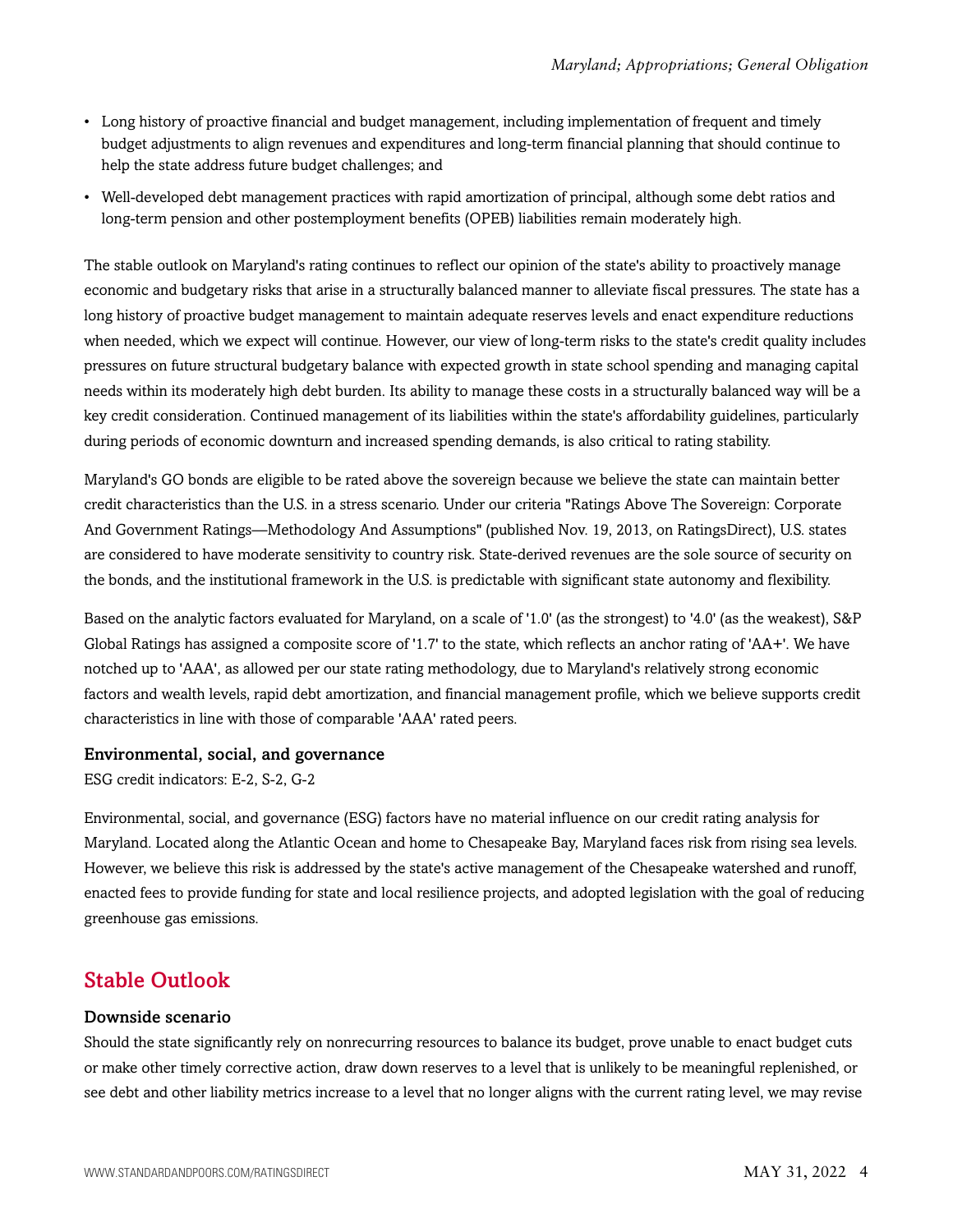our outlook or lower the rating. Furthermore, economic trends that sustainably lag those of the nation could also pressure the rating.

# <span id="page-4-1"></span><span id="page-4-0"></span>Credit Opinion

# Government Framework

The Maryland Constitution requires the state to approve balanced budgets each fiscal year and for its budgets to remain balanced. To help manage the budget and maintain adequate fund balances despite revenue declines, the governor is empowered by statute to adjust spending as needed if the Maryland Bureau of Revenue Estimates (BRE), which meets three times per year, reduces its initial revenue estimate on which the budget is formulated. Such adjustments can only be made after first providing adequate provision for the payment of the principal and interest on state bonds and notes according to their terms. Maryland has considerable revenue-raising ability and can increase its income and sales tax rates and approve new revenues without voter approval. It also has a fair amount of budgetary flexibility regarding its expenditures, although this does not extend to all program areas. By law, the governor has the power, with the approval of the Board of Public Works (BPW), to reduce by not more than 25% any appropriation that he might consider unnecessary, except appropriations for the payment of interest and the retirement of state debt, the legislature, the public schools, the judiciary, and the salaries of public officers. When needed, the state has adjusted agency spending accordingly.

Voters approved a ballot measure in November 2020 that expands the legislature's budget authority to adjust the governor's budget recommendations that take effect at the start of the next gubernatorial term. However, consistent with current law, the legislature does not have the ability to increase appropriations above the governor's budget proposal.

We have assigned a score of '1.4' to Maryland's government framework, on a scale where '1.0' is the strongest score and '4.0' is the weakest.

#### Financial management: Strong

We consider Maryland's management practices strong under our Financial Management Assessment (FMA) methodology. In our framework, an FMA of strong indicates that practices are strong, well-embedded, and likely sustainable.

Maryland has instituted strong financial management practices. Its use of a five-year financial plan, updated annually with the adopted budget, provides the basis for future fiscal decisions and recognizes future fiscal-year gaps. Monthly monitoring and reporting of key revenues allow the state to make midyear financial adjustments, if necessary, to maintain balance. Maryland has consistently maintained its statutory rainy day fund balance at or above its legal minimum of 5% of revenues. Under current law, the governor is required to include an appropriation of at least \$50 million, or an amount to bring the account balance to 7.5% of estimated general fund revenue, although he is also subsequently authorized to expend fund balances equal to a minimum 5.0% of revenue. To mitigate revenue volatility in the general fund budget, the state legislature passed a mechanism that designates a portion of nonwithholding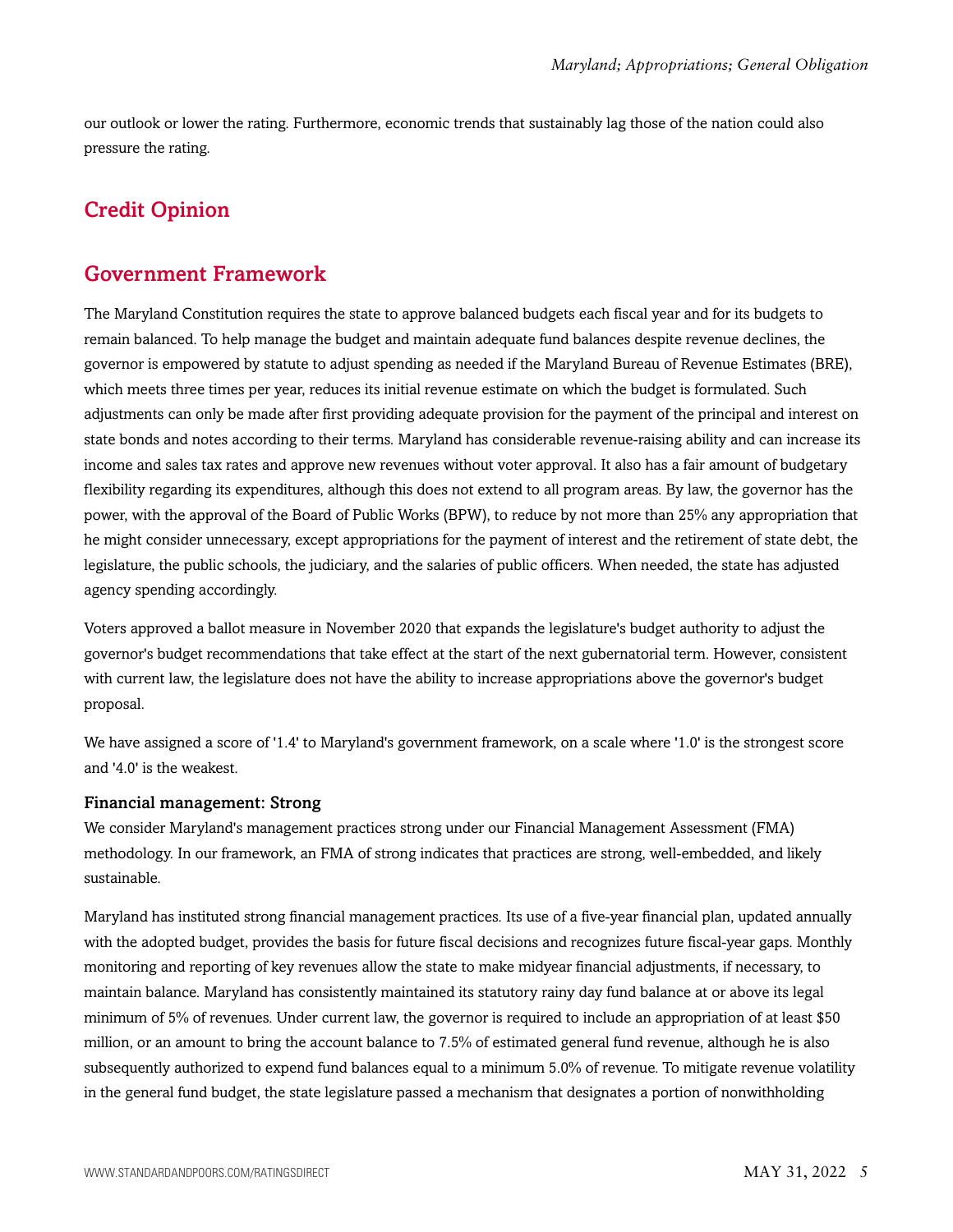income tax revenue above certain thresholds for nonrecurring purposes or to build reserves. The state has a formal debt management policy based on defined measurements, including debt as a percentage of personal income and debt service as a percentage of revenues, along with a statutory debt amortization schedule. Maryland produces a five-year capital improvement plan that outlines expected capital requirements and identifies funding sources. The treasurer provides monthly investment inventory reports on its website and is required to report general fund investments to the general assembly in January of each year.

Once the budget is approved, the state monitors both revenue and expenditure performance on a regular basis and reports results in addition to an economic update. Budget adjustments have historically been implemented regularly on a timely basis. The governor has the authority to make adjustments to the budget and has a track record of doing so. Deficits can't be carried forward into the next fiscal year.

On a scale ranging of '1.0' (strongest) to '4.0' (weakest), we have assigned a score of '1.0' to Maryland's financial management.

#### Economy

Overall, the state continues to benefit from very strong wealth and income indicators and a relatively diversified economic base. In 2021, per capita personal income was \$69,266 per capita and 109% of the nation. Gross domestic product is also strong, at about \$69,287 per capita, or 103% of the nation.

Maryland made substantial employment gains in 2021, with significant bounceback in the professional and business services and the government sectors, both of which recouped all of the jobs lost in the pandemic in the third quarter of 2021, according to IHS. Government remains the largest employer in Maryland, representing about 19% of total nonfarm employment as of 2021. Home to numerous federal agencies and contractors, the state receives among the highest (along with Virginia and the District of Columbia) amount of federal dollars as a percentage of gross state product (GSP), according to IHS. However, growth in professional and business services has benefited the state in recent years, and IHS expects professional and business services could replace government as Maryland's largest employer by share of jobs.

In the past, we have noted that Maryland's decelerating economic growth. This has been in part due to a concentration in federal employment, which limits significant exposure to traditional recessions but also limits economic growth while the rest of the nation recovers. While this dynamic lends stability to the state's economy, it likely limits future economic growth to less than that of the nation. However, a new presidential administration and potential for increased federal spending may bode well for the state in its ability to further gain federal government jobs and professional services. Over the past decade, Maryland has somewhat overcome persistent employment weakness in the government sector with strong hiring in its services industries, according to IHS. Furthermore, the state's private-services sectors have provided some reprieve from federal budget cuts and volatility.

S&P Global Economics recognizes that recession risks have increased. Our qualitative assessment of recession risk over the next 12 months is now 30% (within a 25%-35% range), with greater risk in 2023 as cumulative rate hikes start to bite. This assessment comes as prices continue to soar, the Russia-Ukraine conflict makes inflation pressures even worse, and the Federal Reserve is sharpening its tools to fight the run-up in prices, among other factors. For more information, please see "Despite Rising Risks, Yield Curve Is Not Yet Signaling Recession," published on May 4, 2022.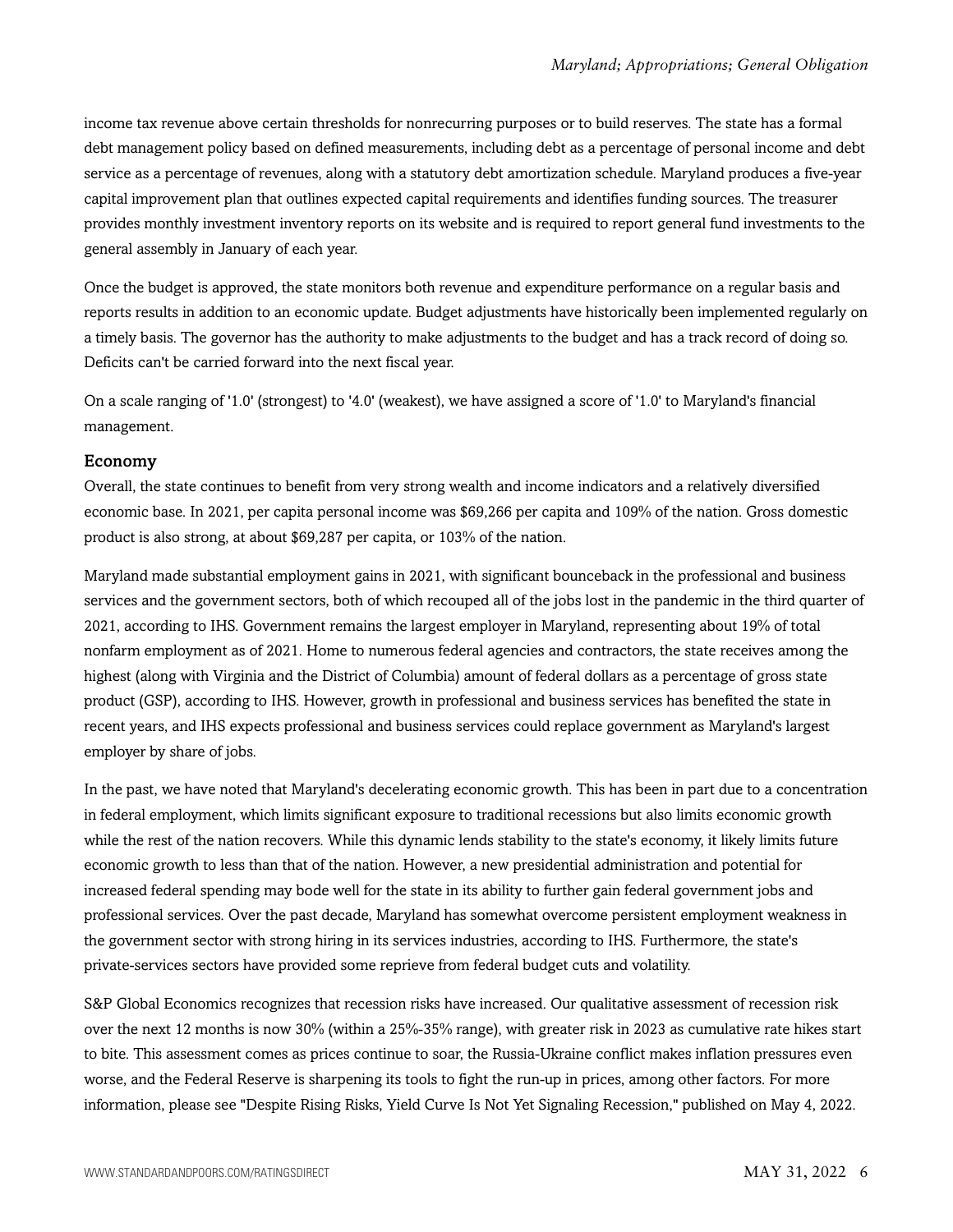<span id="page-6-0"></span>On a scale ranging from '1.0' (strongest) to '4.0' (weakest), we have assigned a score of '1.4' to Maryland's economy.

## Budgetary Performance

Although Maryland has experienced slower-than-expected revenue growth in recent years, it has adopted a balanced approach to address previous budget shortfalls, including revenue enhancement, spending reductions, previous cost-shifting to local governments, and use of reserves.

State law requires appropriations to the RSA depending on fund balance levels and unappropriated general fund surpluses until it reaches up to 7.5% of revenue, with executive authority to spend to a minimum 5.0% of revenue. The RSA has been maintained at the 5% minimum level since fiscal 2008 as the state coped with structural deficits. The governor supplemented additional economic support to small business grants and loans, nonprofit, and farmer assistance programs with an additional \$250 million from the RSA in fiscal 2021, and the state expects to reach an RSA balance of \$2.4 billion, or a strong, in our view, 10.0% of fiscal 2023 general fund expenditures.

The state's general fund revenue profile remains stable compared with previous years, with approximately 57% derived from personal income taxes, 25% from sales and use taxes, and 18% from other sources.

#### Fiscal 2021 audited results

At the end of the year on a generally accepted accounting principles (GAAP) basis, Maryland had an unassigned fund balance in the general fund of \$1.0 billion and a total fund balance of \$5.5 billion. The State Reserve Fund is classified as committed fund balance and totaled \$0.6 billion. Revenues increased by \$7.6 billion (21.7%) to \$42.6 billion, primarily due to the receipt of federal Coronavirus Relief Fund support, offset by corresponding expenditures. Expenditures increased by \$5.8 billion (16.4%) from the prior year, resulting largely from agency spending of CRF funds for health and mental hygiene.

The receipt of CRF and other federal aid for part of the fiscal year had a stabilizing effect on the state's revenue, including direct aid to individuals that offset anticipated declines in tax receipts. On a budgetary basis, income taxes performed better than the final budget by \$410 million (3.6%), while sales and use taxes underperformed by \$392 million (negative 7.8%).

We have assigned a score of '1.4' to Maryland's budgetary performance, on a scale where '1.0' is the strongest and '4.0' is the weakest.

### <span id="page-6-1"></span>Debt And Liability Profile

In our view, the state's tax-supported debt burden is still moderate, at about 3.5% of personal income and 3.4% of GSP. However, we estimate that certain debt ratios are approaching moderately high levels. Debt per capita at the end of fiscal 2021 represented about \$2,400, including the net present value of P3 milestone payments, which we consider moderately high. Tax-supported debt includes GO bonds, capital lease and appropriation-supported debt, and bay restoration bonds, as well as MDOT consolidated transportation bonds, county transportation bonds, and grant anticipation revenue vehicle bonds partially secured by transportation tax revenue. Annual debt service in fiscal 2021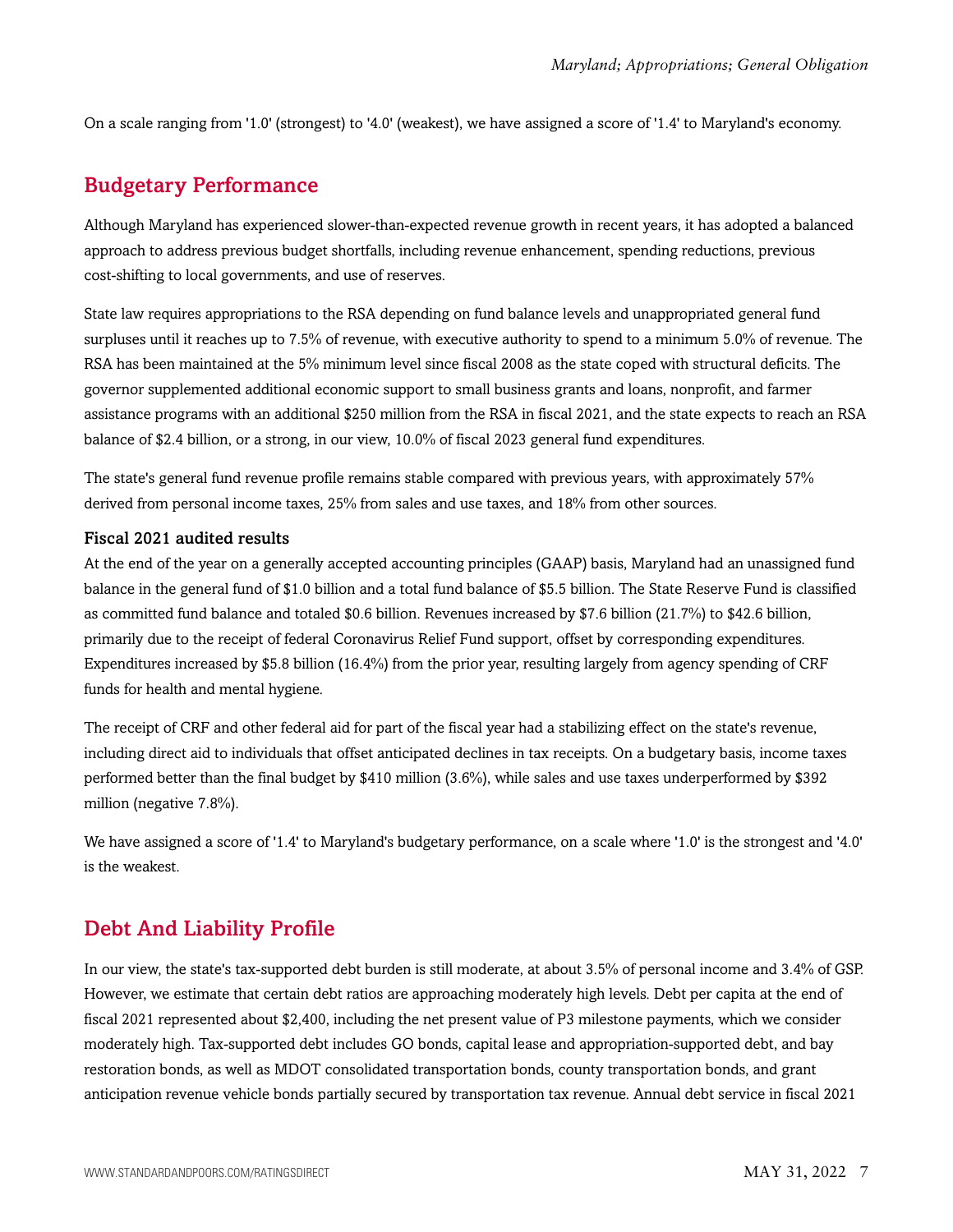represented 5.7% of general government spending, which we consider moderate. We believe the carrying charge is somewhat tempered by rapid amortization, with about 83% of tax-supported principal retired in the next 10 years, including all GO bonds retired in the next 15, as required by the Maryland Constitution.

Despite the state's moderate-to-moderately high debt and liability burden, it does present several strengths, including a moderate debt service carrying charge, rapid amortization, and strong debt affordability management. Its debt affordability study defines certain affordability ratios (including maximum tax-supported debt as a percentage of personal income and debt service as a percentage of revenues), along with a statutory debt amortization schedule. However, if debt issuance outpaces economic growth, it could pressure our view of the state's debt profile.

Maryland's proposed capital improvement plan (CIP) for fiscal 2023, exclusive of the Consolidated Transportation Program (CTP), totals \$3.8 billion. The plan is funded from a variety of sources, including \$1.2 billion of new GO bonds, in line with amounts recommended by the state's Capital Debt Affordability Committee for the same period (determined in December 2020). The Capital Debt Affordability Committee, however, recommended a limit of \$900 million for fiscal 2023 in its October 2021 meeting. The annual GO bond issuance authorized by the legislature has historically aligned with the Spending Affordability Committee's recommendation in most years. The 2021 Capital Debt Affordability Committee report recommends increases in new GO issues following fiscal 2023, averaging \$1.14 billion per year for fiscal years 2024 through 2027.

Outside of the budget, the state has also settled with its construction contractor regarding delays associated with the P3 agreement for a light-rail transportation project (the Purple Line) for \$250 million. Since the settlement was reached, a new design-build contractor was selected (in October 2021) and approved by the Board of Public Works (in January 2022) with the cost of the new design-build contract at \$2.3 billion. There is currently \$313 million of private activity bonds outstanding tied to the project and a \$875 million Transportation Infrastructure Finance and Innovation Act (TIFIA) loan outstanding that has never been used. As described in our commentary, "How Standard & Poor's Treats Public-Private Partnerships In U.S. State And Local Government Debt Analysis" (Sept. 17, 2015), on financial close of the project, we incorporated the net present value of the milestone payments into the state's net tax-supported debt ratios through the period before Maryland starts making availability payments for the P3 project.

Maryland maintains its commitment to adequately funding its pension liabilities, although we view unfunded pension and OPEB liabilities as a significant credit pressure. When determining the state's liabilities, we view in aggregate its proportionate share of liabilities in its six defined-benefit pension systems and its retiree health care plan, a part of the Maryland State Retirement and Pension System (MSRPS). We include pension and retiree health care plans of the Maryland Transit Administration as part of the state's retiree benefit liabilities.

We view the state's pension funding discipline as adequate, as it annually contributes an amount in its major pension plans to cover static funding, but not enough to meet our minimum funding progress metric. Favorably, the state's contributions have exceeded the actuarially determined contribution (ADC) for over the past several fiscal years.

The state's OPEB liability is a source of credit pressure as the liability is high compared with peers and the state has made minimal progress in funding its OPEB obligations.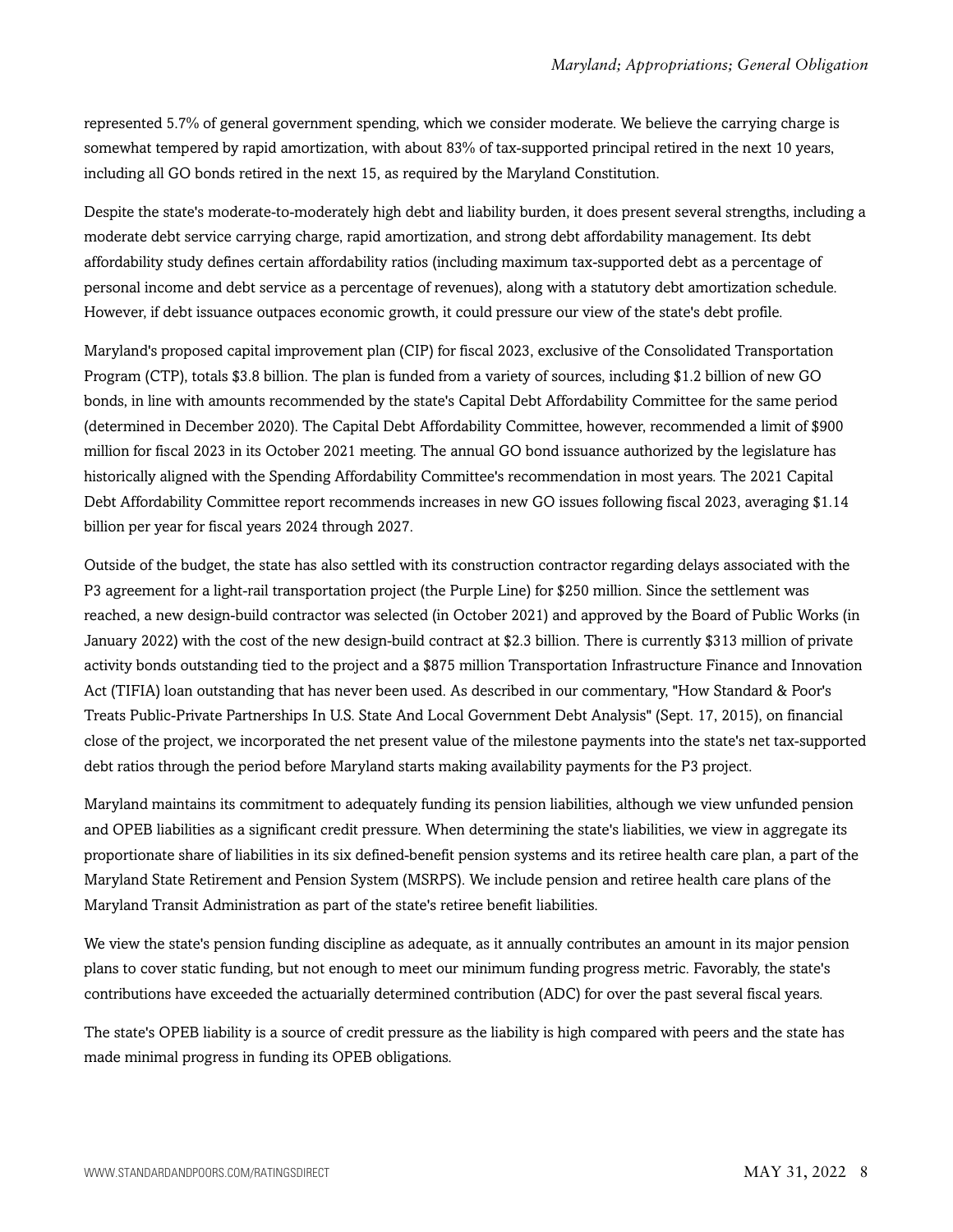### Pension liabilities

Maryland's overall pension-funded ratio across all plans rose to 80.8% as of June 30, 2021, a significant increase from a 69.9% funded ratio a year prior. The increase was driven primarily by extraordinarily strong investment returns of 26.7% in fiscal 2021, which we view as unsustainable growth significantly higher than the assumed 6.8% rate of return. Consequently, our calculation of the state's three-year average funded ratio also increased to 74% in fiscal 2021 (from 71% in fiscal 2020), although we still consider this level to be relatively low. The total unfunded liability of all plans in fiscal 2021 improved to about \$2,400 per capita (from \$3,600 per capita in fiscal 2020) and 3.5% of state personal income (from 5.4% in fiscal 2020).

Plans representing a significant portion of the state's unfunded pension liability as of June 30, 2021, include:

- Teachers' Retirement and Pension Systems: 85.4% funded, with the state's applicable net pension liability (NPL) of \$7.0 billion.
- Employees' Retirement and Pension Systems: 76.8% funded, with the state's applicable NPL of \$5.9 billion.

While we consider funding levels relatively low, Maryland maintains its commitment to adequately fund its pension liabilities annually. Since fiscal 2018, the state has funded its pension systems based on an ADC. The current funding policy also requires supplemental contributions of \$75 million until the system is 85% funded and directs--to each the state retirement system and the OPEB trust fund—one-quarter of any annual unappropriated general fund balance in excess of \$10 million, up to \$25 million annually, to pension contributions. Any remaining unappropriated general funds above these distributions are appropriated to the RSA. However, budgetary pressures, if present, may prevent these additional payments.

In July 2021, the state retirement system's board agreed to reduce the discount rate for the state's major plans to 6.8% from 7.4%. We view this reduction favorably, as we expect it will reduce contribution volatility to the system. However, we believe some contribution volatility may still be present, given that the 6.8% rate is somewhat higher than our guideline of 6.0% for a sustainable discount rate.

As aforementioned, the annual money-weighted rate of return on pension plan investments, net of the pension plan investment expense, was 26.7% as of June 30, 2021. This is significantly higher than the assumed rate of return of 6.8% and returns in recent years, including 3.5% in fiscal 2020, 6.4% in fiscal 2019, 8.1% in fiscal 2018, and 10.0% in fiscal 2017. While extraordinarily investment returns have boosted the system's funded status, we do not believe this investment performance to be sustainable, and anticipate, based on current information, investment returns will be notably lower for fiscal 2022. Specifically, the system reports that investment returns through the first three months of fiscal 2022 (through Sept. 30, 2021) were just 1.6%.

Contributions failed to meet our minimum funding progress metric for the two largest plans in fiscal 2021, but did meet static funding. As a result, we expect funded ratios to remain stable, but not materially improve.

#### OPEB liabilities

The state offers retiree health care benefits through the state employee and retiree health and welfare benefits program, which includes subsidies of approximately 50% to 85% of retiree premiums to cover medical, dental, prescription, and hospitalization costs, depending on the type of insurance plan. The plan assesses a charge to retirees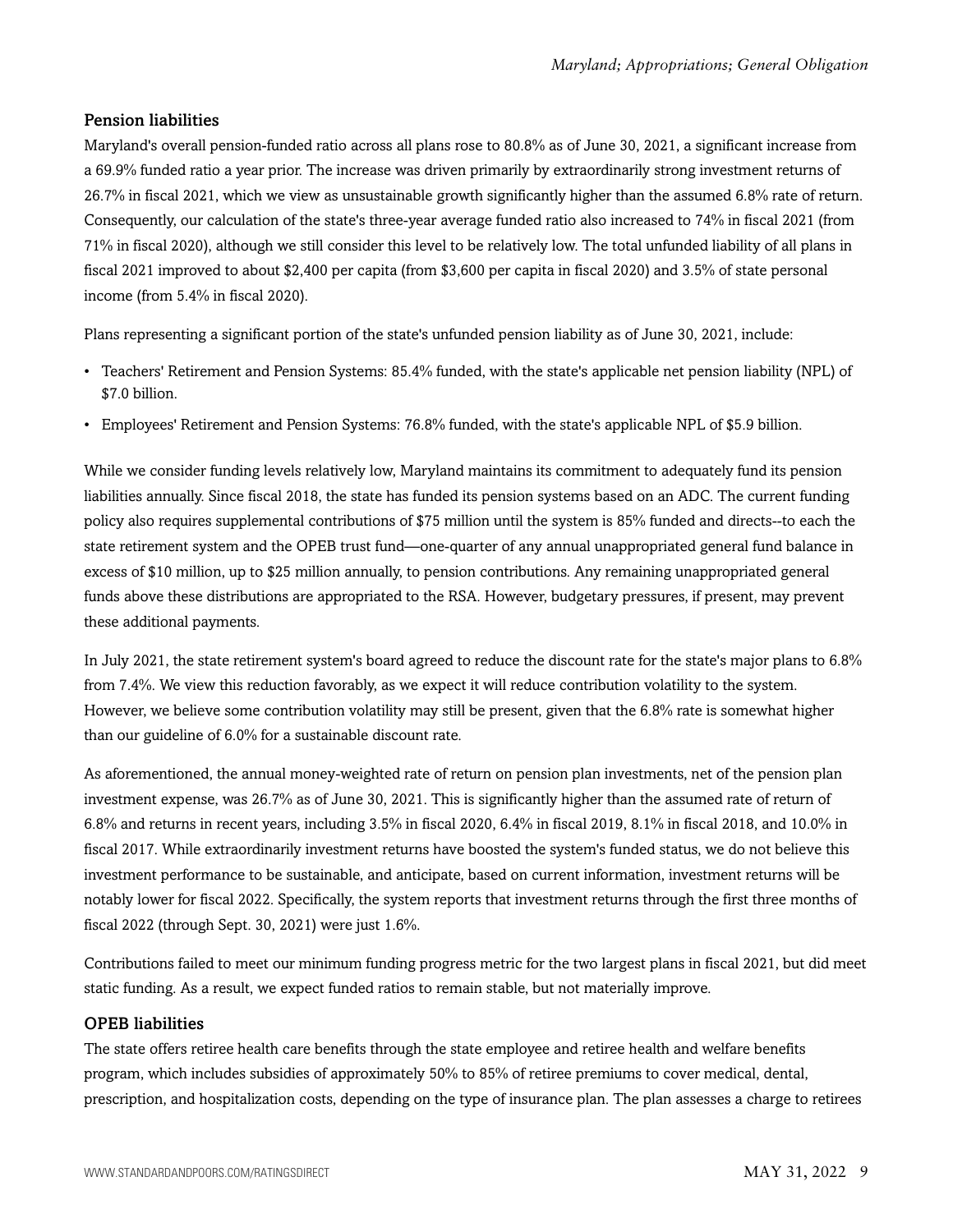for postemployment health care benefits, which is based on health care insurance charges for active employees.

As of June 30, 2021, the state's applicable net OPEB liability was \$15.7 billion, or about \$2,544 per capita, and approximately 3.7% of personal income, which is above medians. While Maryland also established an irrevocable trust, it has not regularly appropriated funds to prefund it. The state employee and retiree health and welfare benefits program trust, with approximately \$454 million in assets as of fiscal 2021, was only 3.0% funded at the end of the fiscal year. The state reports its fiscal year 2022 and 2023 budgets both include an appropriation of \$25.0 million to the trust fund.

The state has previously implemented measures to reduce its unfunded OPEB liability, including reforms passed in 2011 which increased employee and retiree prescription drug copayments and increased retiree premium payments and out-of-pocket maximums. At the time of passage, the state estimated these reforms reduced OPEB liabilities from \$15.9 billion to \$9.2 billion.

While we believe Maryland maintains the legal and practical flexibility to implement reforms related to its retiree health care liabilities, we note the state is actively involved in litigation regarding state retirees' challenge to legislation eliminating the retiree prescription drug benefit. The state reports that legislation was passed after the commencement of the suit, which would replace the elimination of the state prescription drug plans with an alternative benefit, but plaintiffs maintain their challenge alleging the benefit is not equivalent. In December 2021, the court issued a decision denying the state's motion to dismiss with respect to retirees who had retired prior to 2019, but granting it with respect to current employees and retirees who had retired in 2019 or later. Management reports the parties are in the process of advising the court as to how the litigation should unfold from here, including through appellate proceedings, and that the financial impact to the state, if any, is yet to be determined.

We have assigned a score of '3.0' to Maryland's debt and liability profile, on a scale where '1.0' is the strongest and '4.0' is the weakest.

# <span id="page-9-0"></span>Related Research

• Through The ESG Lens 3.0: The Intersection Of ESG Credit Factors And U.S. Public Finance Credit Factors, March 2, 2022

| Ratings Detail (As Of May 31, 2022) |                 |          |
|-------------------------------------|-----------------|----------|
| Maryland Dept of Transp APPROP      |                 |          |
| Long Term Rating                    | $AA+$ /Stable   | Affirmed |
| Maryland Dept of Transp APPROP      |                 |          |
| Long Term Rating                    | $AA + /$ Stable | Affirmed |
| Maryland Dept of Transp APPROP      |                 |          |
| Long Term Rating                    | $AA + /$ Stable | Affirmed |
| Maryland GO                         |                 |          |
| Long Term Rating                    | AAA/Stable      | Affirmed |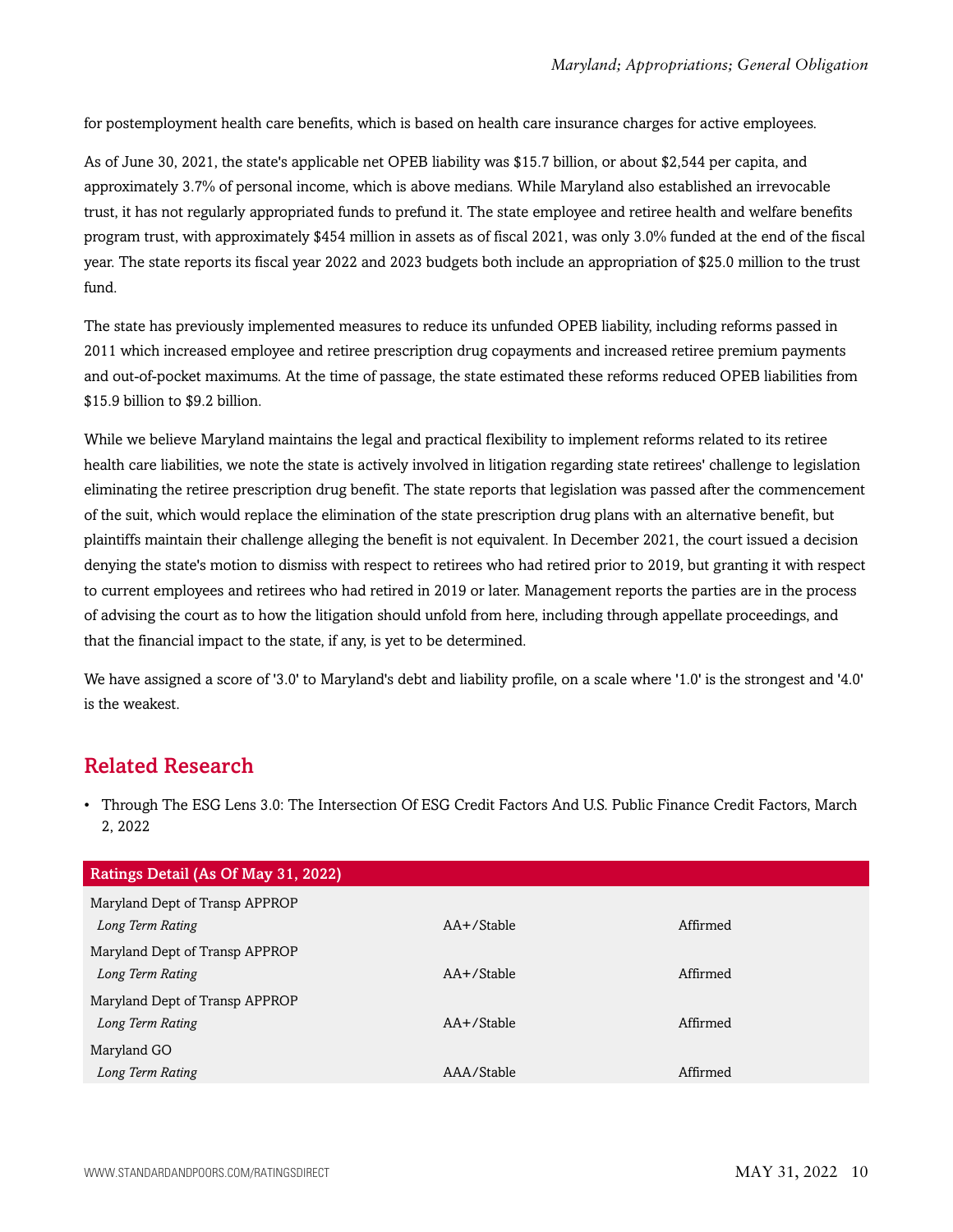| Ratings Detail (As Of May 31, 2022) (cont.)                                               |                |          |  |
|-------------------------------------------------------------------------------------------|----------------|----------|--|
| Maryland GO                                                                               |                |          |  |
| Long Term Rating                                                                          | AAA/Stable     | Affirmed |  |
| Maryland GO                                                                               |                |          |  |
| Long Term Rating                                                                          | AAA/Stable     | Affirmed |  |
| <b>Maryland Dept of Transp, Maryland</b>                                                  |                |          |  |
| Maryland                                                                                  |                |          |  |
| Maryland Dept of Transp (Maryland) APPROP                                                 |                |          |  |
| Long Term Rating                                                                          | AA+/Stable     | Affirmed |  |
| Maryland Dept of Transp (Maryland) APPROP                                                 |                |          |  |
| Long Term Rating                                                                          | AA+/Stable     | Affirmed |  |
| Maryland Dept of Transp (Maryland) APPROP                                                 |                |          |  |
| Long Term Rating                                                                          | AA+/Stable     | Affirmed |  |
| Maryland Dept of Transp (Maryland) APPROP                                                 |                |          |  |
| Long Term Rating                                                                          | AA+/Stable     | Affirmed |  |
| <b>Maryland Econ Dev Corp, Maryland</b>                                                   |                |          |  |
| Maryland                                                                                  |                |          |  |
| Maryland Econ Dev Corp (Maryland) APPROP                                                  |                |          |  |
| Long Term Rating                                                                          | AA+/Stable     | Affirmed |  |
| Maryland Econ Dev Corp (Maryland) APPROP                                                  |                |          |  |
| Long Term Rating                                                                          | AA+/Stable     | Affirmed |  |
| <b>Maryland Stad Auth, Maryland</b>                                                       |                |          |  |
| Maryland                                                                                  |                |          |  |
| Maryland Stadium Auth (Maryland) APPROP                                                   |                |          |  |
| Long Term Rating                                                                          | AA/Stable      | Affirmed |  |
| Maryland Stad Auth (Maryland) built to learn rev bnds (Maryland) ser 2022A due 06/30/2052 |                |          |  |
| Long Term Rating                                                                          | AA/Stable      | Affirmed |  |
| Maryland Stad Auth (Maryland) APPROP                                                      |                |          |  |
| Long Term Rating                                                                          | AA+/Stable     | Affirmed |  |
| Maryland Stad Auth (Maryland) APPROP                                                      |                |          |  |
| Long Term Rating                                                                          | AA+/Stable     | Affirmed |  |
| Maryland Stad Auth (Maryland) APPROP                                                      |                |          |  |
| Long Term Rating                                                                          | AA+/A-1/Stable | Affirmed |  |
| Maryland Stad Auth (Maryland) APPROP                                                      |                |          |  |
| Long Term Rating                                                                          | AA+/Stable     | Affirmed |  |
| Maryland Stad Auth (Maryland) APPROP                                                      |                |          |  |
| Long Term Rating                                                                          | AA+/Stable     | Affirmed |  |
| Maryland Stad Auth (Maryland) APPROP                                                      |                |          |  |
| Long Term Rating                                                                          | AA+/Stable     | Affirmed |  |
| Maryland Stad Auth (Maryland) APPROP                                                      |                |          |  |
| Long Term Rating                                                                          | AA+/Stable     | Affirmed |  |